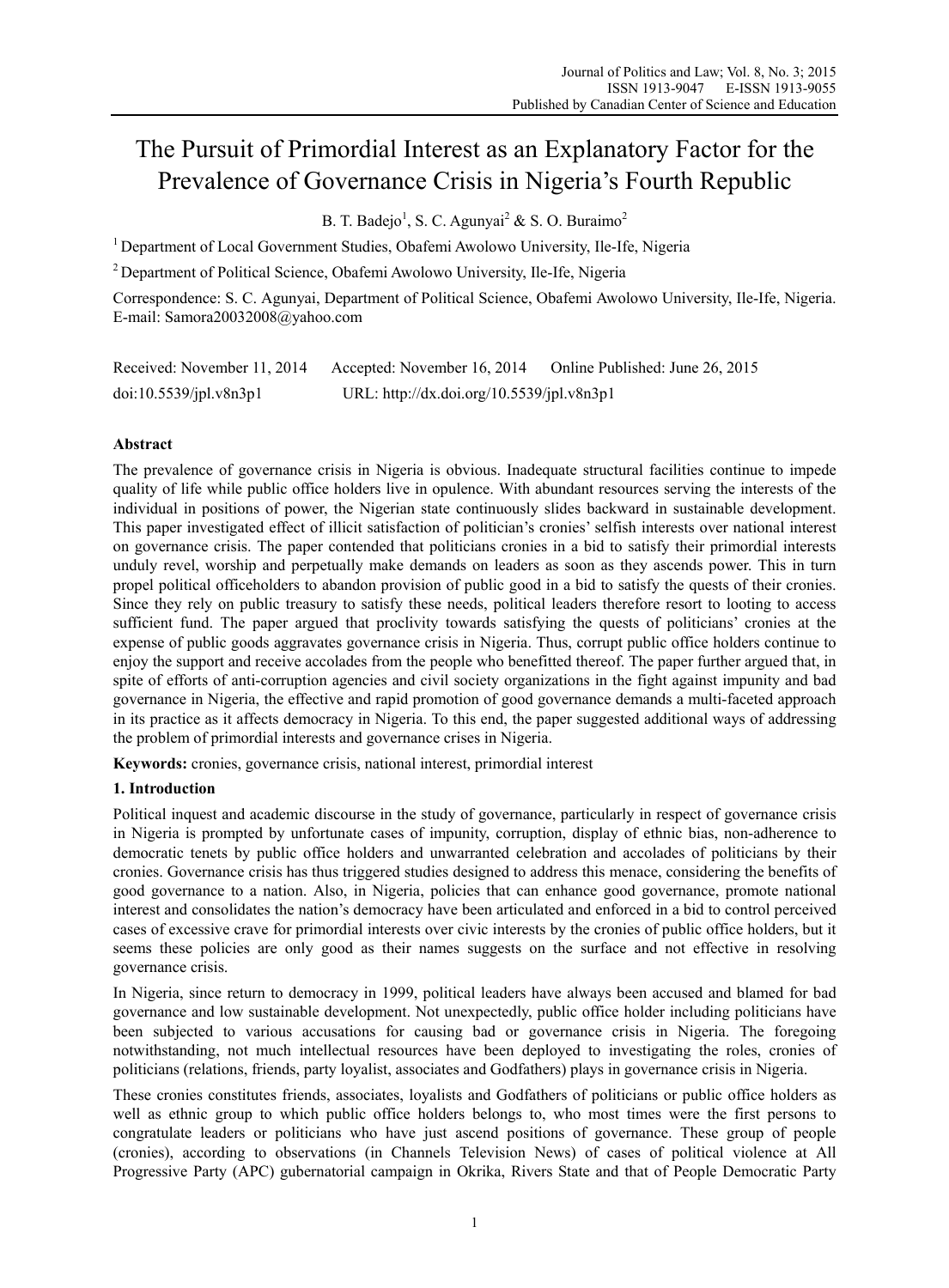(PDP) Presidential campaign in Bauchi and Kastina in the just concluded 2015 general elections tend to be culpable of the offence of crave for inordinate satisfaction of their selfish interests, which more often than not, propels them in engaging in criminal activities on behalf of their leaders or politicians at party's rallies and campaigns. These politicians, especially those in positions of governance in turn resorts to looting of public funds to satisfy their cronies' quest. The consequence of this, is governance crisis because it adversely affects delivery of public goods to the people, accountability, rule of law and transparency in governance.

# *1.1 Statement of the Problem*

The pursuit of primordial interest over national interest leading to governance crisis, have remained a recurring phenomenon in Nigerian politics. This phenomenon has, at various times attracted scholarly attention. Though researches have been conducted in this direction, but there is a dearth of empirical studies on the subject, especially in relation to the new dimensions of governance crisis resulting from the need to satisfy the quest for selfish interests of cronies of politicians' in an attempt to get more votes in the general election, hence the study.

# *1.2 Research Questions*

1.2.1 How have actions of cronies of politicians towards pursuit of selfish interests led to governance crisis in Nigeria?

1.2.2 What are the implications of pursuit of primordial interests on governance in Nigeria?

# *1.3 Objective of the Study*

The basic issue to which this paper addresses itself, is to, in an exploratory manner; investigate the extent to which actions of cronies of politicians and there crave for primordial interests over national interests have aided governance crisis in Nigeria. The paper is interested in investigating how the actions of the cronies of politicians has unduly influence political office holders toward bad governance or governance crisis in Nigeria.

# *1.4 Research Assumptions*

1.4.1 Inordinate crave for primordial interest over national interest by cronies of politicians' promote tendency of crisis driven governance in Nigeria.

1.4.2 The pursuit of selfish motives and implementation of policies in bid to satisfy primordial motives of politicians' cronies undermine efficient delivery of common good and rule of law in Nigeria.

This paper in its attempt to address the research questions and assumptions is divided into five sections. Section one contains the introduction; section two, consists of conceptual and theoretical frameworks. The third section contains of manifestations of primordial interest in Nigeria and actions/roles of cronies of public office holders that engenders governance crisis. The fourth section contains the research method, discussion of findings and the need for the people of Nigeria to promote national interests over primordial sentiments is also highlighted. Section five contains the conclusion.

# *1.5 Study's Methodology*

Being essentially a reflexive exploratory study, relevant qualitative data collection techniques (in-depth interviews [IDIs]) were utilized in generating primary data for the study from key respondents who were mainly public office holders/politicians, public policy analyst/academics. The criterion for selection of these group of people was based on their adequate knowledge or expertise of what can cause governance crisis and implication of pursuit of primordial values over national values for good governance. In each region, politicians, public policy analyst and academics were selected from the identified group of key respondents. This was done in order to provide the study with useful first-hand information on the nature of pursuit of primordial interests by cronies of politicians and mode of governance crisis in each region. Descriptive and content analysis were engaged in data analysis.

# **2. Conceptual Framework**

# *2.1 The Concept of Governance*

The word governance has received considerable attention in the literature. It refers to the process of formulating policies and implementing them based on several considerations that are premised on respect for the rule of law and order, provision of necessities that enhance human dignity, observance of fundamental rights, popular participation in the democratic process, equity, transparency, accountability and unhindered access to information amongst others (Nnonyelu, 2013:102). Africa Leadership Forum (2000) defines it as 'the ability of a government to effectively manage resources of the state in such a manner that it is capable of providing for the basic needs of the people and the people are allowed to develop their full potentials under a democratic political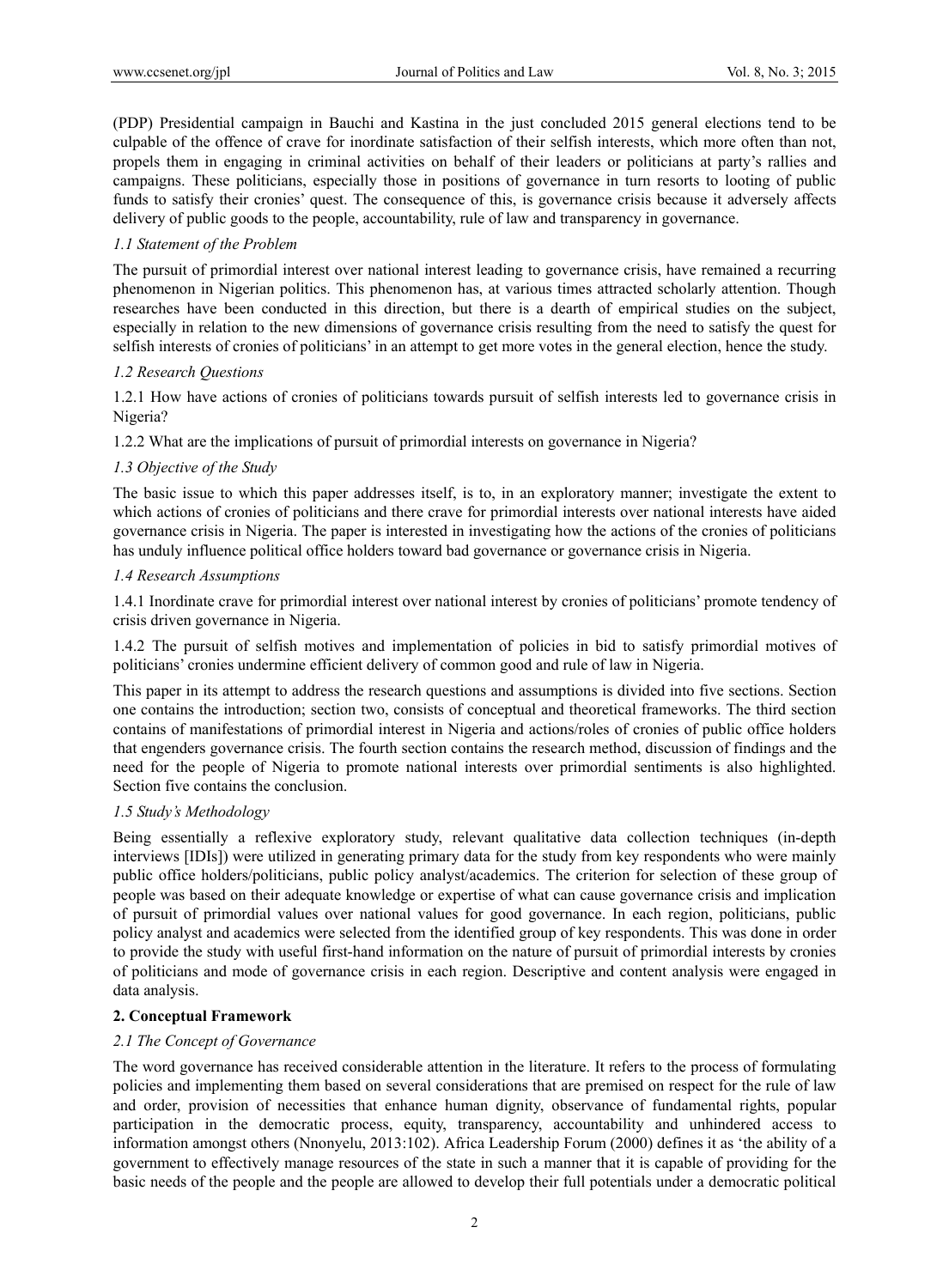framework based on the rule of law'. In similar vein, Ogundiya (2010: 202), posited that governance is simply the process that is employed to achieve the noble end of the state which is, the promotion of the common good. Governance, whether good or bad depends on how this 'common good' is distributed or implemented. To Inokobar and Kumokor, (2012: 139-148), governance is viewed as the process by which a political system achieves such values as accountability, participation, openness (or transparency) and respect for the rule of law and due bureaucratic process.

A critical look at the definitions of governance by scholars above show that the concept, is a process of ensuring equitable distribution of the country's resources on the basis of rule of law which in turn enhances accountability and promote popular participation in politics. Governance in the real sense connotes service to the people in bid to satisfy national interests over primordial values. Governance could be good or crisis driven. It becomes good, when those at the helm of affairs follows strictly the law of the land in dispensing the state's resources, allowing themselves be held accountable and shunning selfish interest for national interests as well as exhibiting an exemplary leadership style. Again, governance is good, when citizens' interests is the priority of leaders and not theirs or their cronies. It becomes crisis driven, when distribution of common good to the people is override by the urge and crave for primordial values ahead of the national values. In this wise, governance crisis refers to the apparent and obvious inability of public institutions to deliver on infrastructure – water, roads, power, healthcare, food, employment and security. Crisis is inevitable in a situation where leaders lacks the political will to deliver common good to the generality of the people rather than to the benefit of themselves or their cronies. It is important to note that, governance is not free of crisis in Nigeria because of the tendency of leader's quest to satisfy their selfish interests and that of their cronies over civic interests. This view was corroborated by Akinboye & Anifowose (cited in Oni, 2013), when they contends that governance is recognized as the most critical challenge for political and socio-economic development in Africa, and particularly in Nigeria. More than fifty years after Nigeria gained political independence in 1960, the country is still faced with the problem of adopting the right model of governance (Oni, 2013).

#### *2.2 The Concept of Primordial Interest*

These are qualities, principles and behaviours which selfish people held in high esteem for intensive desire of themselves or their ethnic group. It is the process whereby Nigerian society is configured for the interest of few individual elites, ethnic group, and friends and not for the populace. Philosophically, the entity wallow in a shallow, deep memory that no leader is ready to sacrifice his life to better the country instead he loots the country's resources for self-enrichment Odeh (cited in Nnamani and Illoh, 2014: 27), coupled with parochial instinct among ethnic cleavages in Nigeria. This is essentially a system of shared identity and social solidarity expressing itself through a circuit which concentrates and redistributes income; and exclusion is a result of the absence of social bond between the insiders and the outsiders (Dommen, 1997: 493). In the same vein, it is a situation whereby procedures governing the operation of state offices are used as fig-leaves behind which state resources are appropriated; and under the confiscatory system, government officials simply seize public assets without even attempting to camouflage their behaviour behind rules and procedures (Joseph, 1999: 49-50).

#### **3. Theoretical Framework**

Theoretically, the paper adopts the elite theory in explaining primordial interests as explaining factor of governance crisis in Nigeria's fourth republic. This theory holds the view that political power resides in a few in the society while the majority are led. Elites, according to the proponents of the theory, Gaetano (1939); Michels (1942); have features as wealth, intelligence, special skills, moral character, and hosts of others. The theory holds the view that the society is made of two classes the higher stratum, the elite that is further divided into the ruling class or governing and non-governing elite, and a lower stratum or non-elite. The governing class formulates and implements policies that are binding on the entire people in a state, and the theory observed that the parochial/primordial interests of the elites tends to reflect more than the national interests on policies formulated and implemented in the state. The connection of this theory to explaining primordial interests as factor exacerbating governance crisis in Nigeria essentially lies within the context of our leaders, their cronies and other public office holders who have allowed there selfish interests to override the country's national interests. In Nigeria, public policy meant to promote accountability, popular participation in politics, respect for fundamental human rights and distribution of common goods are left un-implemented, even when it is implemented, it is usually done to promote the interests of their cohorts, it has been noted also that policies that will promote impunity, corruption and ethnic divide are enforced by those in governance all in the name to satisfy their idiosyncrasies and selfish motives. For instance, one of the major problem with government policy in Nigeria is misplaced priorities. It means policy meant for the beneficiary of the people is hijacked by certain group or persons who are closer to the politicians or government, leaving the poor masses to wallow in abject poverty.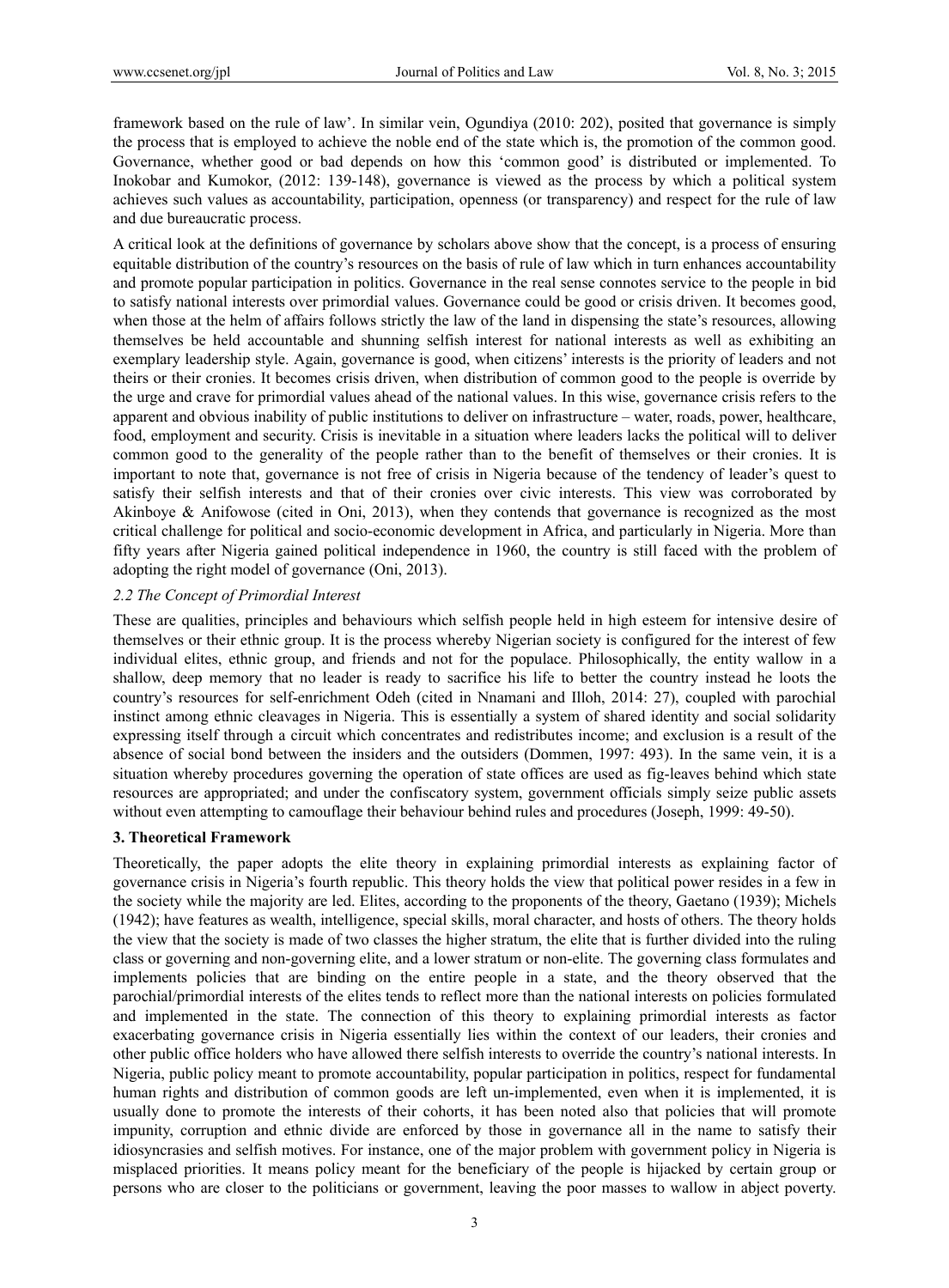There are cases where policy are implemented to swell the pockets of party loyalists, friends and other cronies. The case that readily comes to mind is the policy of better life for rural women that was hijacked by the wives of politicians. This in the long run promote bad governance as majority of the people are skewed away from national development.

#### **4. Manifestations of Primordial Interests in Nigeria**

Manifestations in this regard, means signs, indices or ways and manners through which primordial interests is displayed in Nigerian society. It is simply indicators that describes how selfish/primordial interests is exhibited. In Nigeria, primordial interest is manifested in ethnic bias, self-enrichment, corruption, abuse of public office, impunity among others. Ethnically, Nnoli (1978), reiterated that the basis of the ethnic prejudice found in a plural society of Nigeria is anchored on national disunity that breed primordial sentiment which relegates universalism at the background and hampers national development at different point in time. In a similar vein, Osaghe (2001), contends that the criterion for locating public industries in Nigeria is on ethnic line than the suitability on the area of development, and this excludes sharing of scarce resources. In a more revealing approach, Osaghae (1994:44), notes that ethnicity is problematic phenomenon whose character is conflictual rather than consensual. Having enumerated the features of ethnicity on which scholars agreed. The author stressed that ethnicity is a conscious behaviour based on ethnic identity or loyalty in a competitive situation involving more than one such identity, which is aimed at furthering interests of the individual and/or group.

It can be inferred from Osaghae's view that primordial interest is manifested when people tend to project and pursue strictly their interest at the expense of national value in a competitive situation. This could take the form of a situation where public office holders pursue policies that can only be beneficial to him and his group leaving the entire populace to wallow in muddles. In Nigeria, there are cases of governors and local government chairmen who had used their position to attract incentives and social services meant for the state and entire local government area to their village and constituency. Maier (2000: 23) aptly corroborated this view where he contends that:

… Rare is the head of state who acts on behalf of the entire nation. The people are not so much governed as ruled. It is as if they live in a criminally mismanaged corporation where the bosses are armed and have barricaded themselves inside the company safe. Nigeria's leaders, like the colonialists before them, have sucked out billions of dollars and stashed them in Western banks.

Also, primordial interest has been displayed through self- aggrandisement in Nigeria. One major problem which has plagued Nigeria and its people since return to democracy in 1999 has been poor governance propelled by the greed and myopia of some selfish people (politicians' cronies) who in an attempt to assuage their primordial interest for lucrative contract, appointment, favour and gifts unduly influence, pressurise or pushes leaders to steal or loot public funds and this in return leaves leaders with little or nothing to expend on service delivery, it makes them unaccountable, corrupt and largely unlawful, consequently leading to a situation of governance crisis. For Nigerian leaders and their cronies, governance has always been about plundering of the country's resources and the accumulation of wealth at the country's expense. In a recent interview on the platform of Sunrise Daily, Channels television, Gbanite (2014), contends that the cronies of politicians are more prone to satisfying their selfish interests which in the long run unduly compels public office holders' to loot public treasury to satisfy their cronies quest.

Primordial interest is also indicated through secular celebration or undue apple-polishing of leaders in position of governance. It is no more new story that some people known as the cronies of public office holders, who because of poverty and sense of customary slogan that "it is our own time or turn to rule, give us our own share of national cake" conspires with leaders in governance to loot public funds and satisfy their individual gains over national value. It is also displayed when an old school friends' visits newly elected leaders or appointed officers to greet them and repeatedly make undue demands that promote his own selfish interest. There are even cases where people have sang praises of corrupt leaders instead of rebuking them. This view was however strongly alluded by A. Otuaigbe (IDI, Male, Politician, Kwara State, and November, 17<sup>th</sup>, 2014) who reported that some selfish people in Bayelsa State tend to worship and celebrate their former governor, Alamiaseiye Depreiye who disguised as a woman and escaped jail term in London for an offence of money laundering. Also, the case of Bode George, former chairman of aviation board who after serving jail term for an offence of corruption and embezzlement of aviation funds was largely welcomed by the people who sang praises of him from prison (see national dailies of the time). The foregoing has reasonably shown that primordial interests also manifest in the way people makes illicit demands on those in governance. In Nigeria, the problem of governance crisis is not caused by the leaders alone but by people who unduly celebrate them because of incentives and personal gains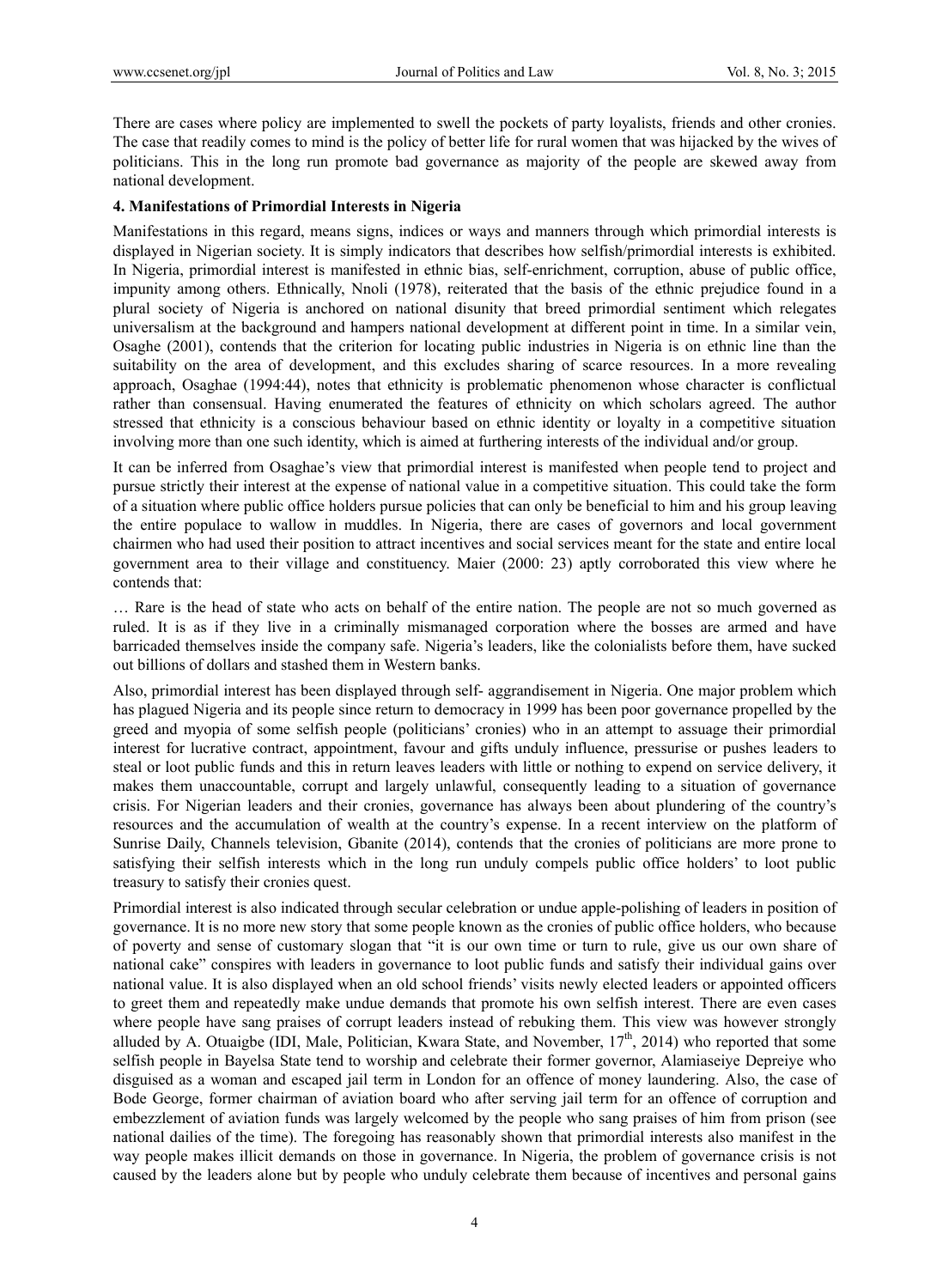#### they hope to enjoy.

Besides, primordial interest is also manifested in corrupt attitude displayed by some people. It becomes a corrupt action when people who are supposed to be rebuking and exposing leaders involved in corruption are the one protecting and welcoming them with warm hands. Corruption in the views of (Nye, 1967; Dobel, 1978; Amuwo, 2005; Obayelu, 2007; Fjeldstad and Isaksen, 2008; Ogundiya, 2009), is the exploitation of public position, resources, and power for private gain. For instance, in Nigeria's fourth republic there are numerous cases of primordial sentiments manifested through corruption such as award of contracts to friends at the expense of more qualified contractors. A good example supporting this assertion was the case of Senator Chimaroke Nnamani who had faced about 124 count charges of fraud, conspiracy, concealment and money laundering totalling about 5.4 billion naira (Vanguard, Saturday February 16, 2008). Also, Madam Patricia Etteh, the first female Speaker of the House of Representatives, resigned following her indictment over the misappropriation of public funds in multiple contracts of N628m (US\$5 million) for the renovation of her official residence and the purchase of 12 official cars. Suffice to say that many public office holders have abused their office to protect their personal interests at the expense of national values. Corruption has also had debilitating impacts on the rule of law, human rights and other supportive ingredients of democracy. The implication for good governance is seemingly destructive.

Corruption is the bane of governance crisis in Nigeria. For instance, when resources meant for the development and improvement of the state or local government area is illegally carted away by the leaders and their cohorts. Or how could there be good governance when leaders and their associates are busy dispensing the state treasury for their private gains? How can we have good governance when the activities of those in governance are against popular participation in politics or how could we escape from the problem of governance crisis when the leaders and their cronies in our communities are ethnically bias and largely not accountable to those who elected them? All these questions, no doubt are begging for answers in the face of governance crisis in Nigeria.

# *4.1 Governance Crisis in Nigeria: The Actions/Roles of Cronies of Public Office Holders*

Events in Nigeria since 1999 have shown that the tidal waves of reversal have been contending with governance in Nigeria. Subsequently, governance crisis has been taken as a normal thing and customary in our country and the future seems to be very bleak because of rampant systemic bureaucratic and political corruption. Corruption has reached a high climax such that an average Nigerian now possibly associates governance with corruption. The consequences of political corruption are patently manifest: cyclical crisis of legitimacy, fragile party structure, institutional decay, chronic economic problem and underdevelopment and, above all, general governance volatility. In all these, cohorts of politicians or public office holders who are at the same time members of the society play no small role in engendering crisis in governance. It is important to elucidate, as clearly stated earlier in this paper that most researches on crisis of governance in Nigeria points accusing fingers to leaders, there have been dearth of academic focus on the impact the people or cronies' of politicians (community heads, friends, party members, ethnic group and family relations) plays in contributing to governance crisis.

Profound observations in a recently conducted interview have shown that in Nigeria, the community or ethnic groups from which public office holders' comes from tends to accord undue self-glorification or praise to their representatives to the extent that some of them tend to close their eyes to corrupt attitude and impunity of their representatives in government. Corroborating this view was the comments of some group or people in the South-South region where they openly commented that President Goodluck Jonathan must re-contest as the president of Nigeria for the second term or must not return to the region (see national dailies of the time). This comment, in itself is wrong, though there is nothing wrong in President Jonathan's bid to contest in the general election but the way and manner at which these group of people in South- South Region made the comment, was bad, threatening and could cause agitations from other ethnic groups.

The actions of political Godfathers who are partners or associates of politicians or public office holders across the six geo-political zones in satisfying their selfish interests had at one time or the other resorted into governance crisis in states like Oyo, Kwara, Borno and Anambra. Godfathers are wealthy and powerful citizens who may be strong business persons or party member who sponsors politicians in an election with the hope to make profit or demands on politicians they have illicitly enthroned in government. This view was aptly supported by Joseph (1981), who views godfatherism from "prebendal" perspective and contends that:

The holder gets to office based on the agreement that he or she will use such office to satisfy the demands of specific sub-sets of the general population. So, such a candidate remains popular or in office as long as he or she sticks to the agreement. Although, it is a relationship based on interdependency, it is actually a relationship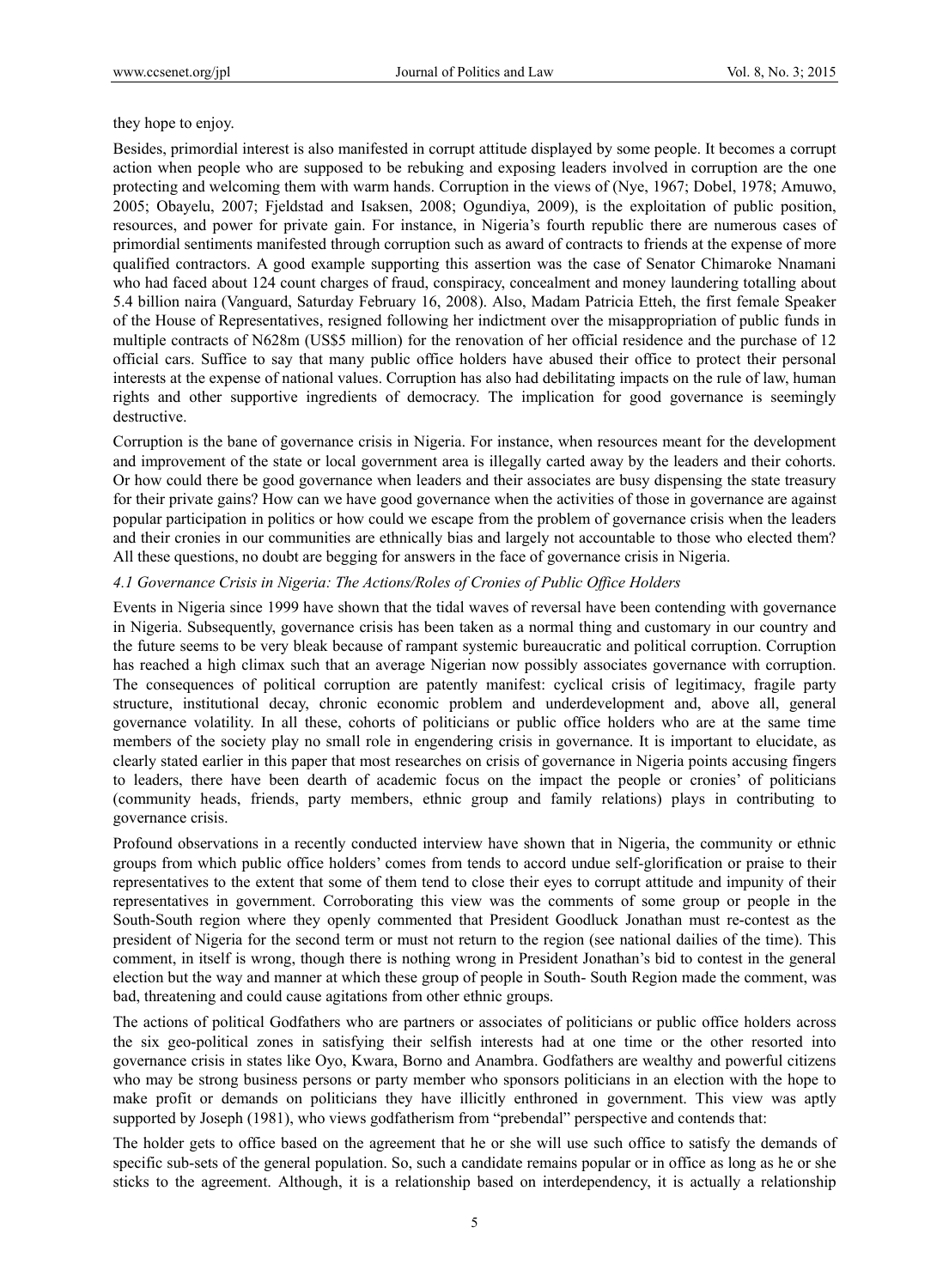between the weak and the strong.

In Nigeria, godfatherism remains one of the ills in the political process since 1999. This is because it has configured public office like an eatery which only the godfather alone gives the ticket to whoever he likes and once any beneficiary disobeys him, he gets him or her out of the eatery (Adebanwi 2010). From the foregoing, it is observed that actions of godfathers who are largely partners or associates of political leaders or elites can cause crisis in governance. This is because these godfathers have the means (money, power and connection) to enthrone and dethrone whoever they want to be in government. Crisis becomes prevalent or looms when the sponsored politicians or public office holders after gaining control of government, no longer satisfy the interests of their godfathers. This has been the major obstacles to good governance in some states in Nigeria. For instance, those in governance instead of pursuing national interests of providing public goods to the people, fostering accountability, respect for rule of law, justice in distribution of social amenities etc., were pre-occupied with satisfying the individualistic gains of their cronies. For instance, there have been cases of severe crisis in governance in Oyo State between Gov. Ladoja vs Late Adedibu, Late Saraki vs. Lawal in Kwara State, Offor vs. Mbadinunju (1999–2003), Uba vs. Ngige (2003–2006), in Anambra State, Kachalla vs. Alimodu Sherif in Borno State (2002–2003). In all these cases, the godfathers ensures the ousting (impeachment) of defying godsons who had acted contrary to the bond. This has had severe implications for participation in politics, accountability, service delivery, respect for rule of law and good governance not only in the affected states but Nigeria as a whole, because this action of cronies of politicians tends to have made godfatherism phenomenal and parasitic in Nigeria's fourth republic.

Furthermore, wealthy citizens and industrialist who are not political godfathers but have close affinity with those in government or public office holders have also been found guilty of the offence of contributing to bad governance or governance crisis in Nigeria. This is rather manifested in offering of bribe to public office holders to satisfy certain selfish interests of a wealthy business man. A good example of this, can be seen in the case of Otedola and Faruk Lawan over oil subsidy probe, where Faruk, an Honorable at the House of Representatives was accused of collecting bribe from Otedola an oil magnate, who offered Faruk bribe, in order to doctor or manipulate the report of the oil subsidy probe committee in favour of Zenon Oil and Gas owned by Otedola (Premium Times, Wednesday June 19, 2013 p.7). Crisis is inevitable in governance, when the country's resources (crude oil) meant to serve the good of the entire nation is carted away by some group of wealthy business persons who have close relationship with those in government.

Apart from the case of oil subsidy probe, the pension scam, the Security and Exchange Commission (SEC) probe and the bullet proof car case involving former minister of aviation all points to the fact that corrupt practices of some key members of the society have hugely contributed to crisis in governance in the country. In Nigeria, the rot in governance is exhibited by deliberate unruly corrupt action of some key members of the arms of government. For instance in Nigeria, members of legislature that supposed to exert some measures of checks and balances on the executive arm in terms of probing the executive members in case of corrupt practice are also found guilty of the same offence they are probing. This view can however be validated by the case of Security Exchange Commission (SEC) probe involving its Director General, Mrs. Arunma Oteh and the Chairman of the House Committee of the Capital Market and Honorable Herman Hembe where the latter, a member of the legislative arm was accused of demanding 44 million from the DG of SEC, a member of the executive arm (Abbah, Abdulhamid, Idris, Hassan, Ekundayo, & Ogunwale, 2012).

Again, the activities of party loyalists of ruling government or party at all levels of government have been reinforcing the tendency of governance crisis in Nigeria. Cronies of ruling government or party have been observed to be using illicit means to ensure their candidates' returns as Governor elected at the state level and when the result of the election is not in their favour, they resort to violence and unconstructive criticism and unhealthy rivalry. This view was aptly supported by Idowu (2010:52), who contends that an assessment of election history in Nigeria would reveal that the quest for credible elections in the country had been marred by a number of security challenges. These include political assassination, political thuggery, ballot snatching, intimidation, arson, etc. In a similar vein, Rapoport and Weinberg (cited in Joshua, 2013:324-339) stated that the situation immediately after elections is often very sensitive as the acceptance or otherwise of the outcome of elections by cronies of politicians can produce outbreaks of violence. The paper contends that, this was evidenced in the announcement of presidential election in 2011, which saw Goodluck Jonathan as the country's President, there were cases of riots, violence civil unrest in some parts of the Northern Nigeria. The incessant cases of electoral violence caused by cronies of politicians and public office holders made Gidado (2010), to contend that the nature, extent of youth involvement in electoral violence, and magnitude of violence associated with elections and rigging in Nigeria are posing threats to the national quest for a stable democratic transition, as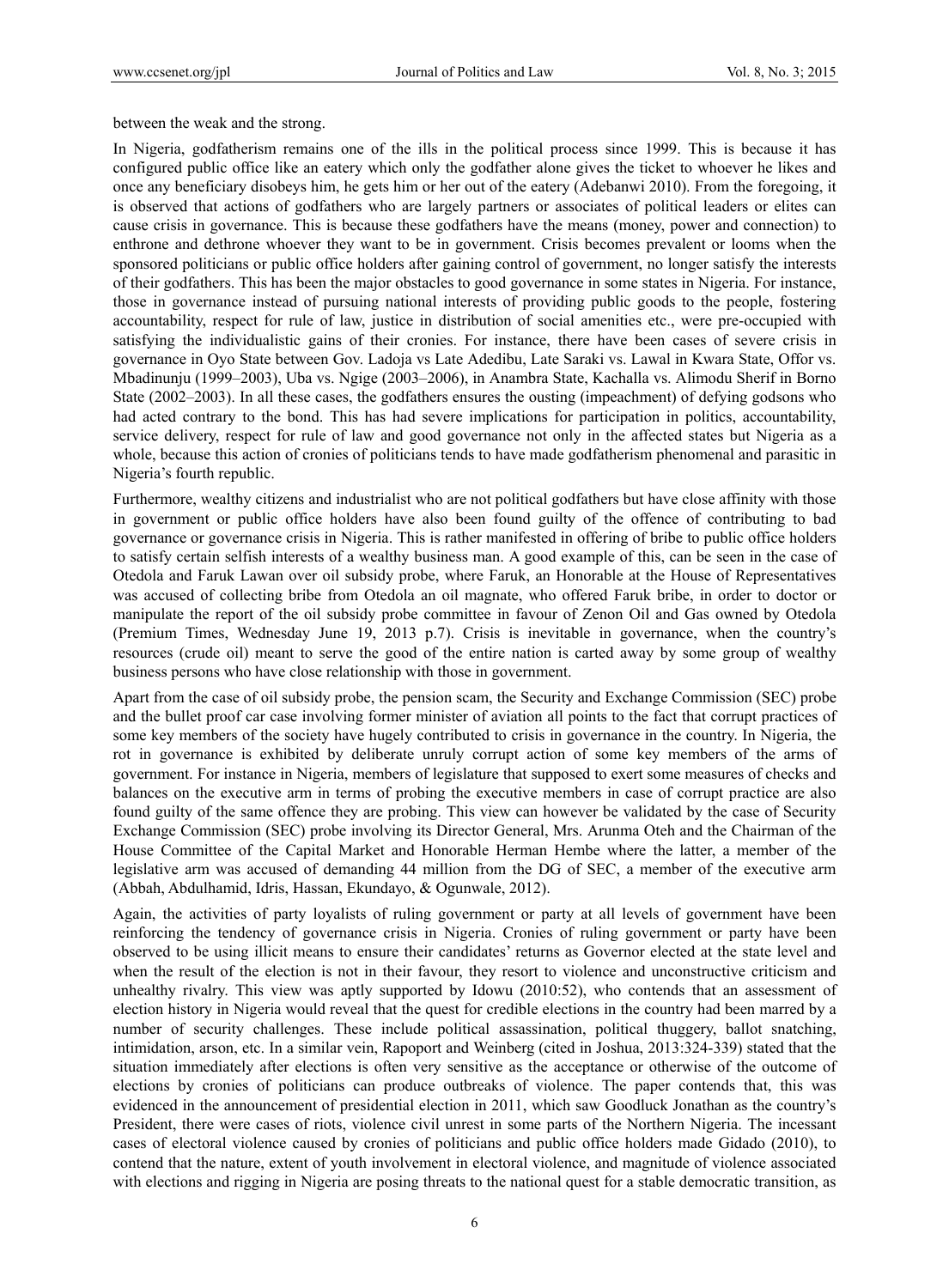well as to the attainment of consolidated democracy'.

A critical look at the foregoing, reveals that cronies (friends, loyalists, godfathers, business magnates, ethnic groups etc) of public office holders or ruling government have at one time or the other played major illicit roles in exacerbating the problems of governance crisis, which they have openly displayed by engaging in corrupt practices, electoral violence, offering of bribe, sponsoring of candidates/politicians in an election for profiteering, undue worship/celebration of leaders in public offices in order to get lucrative contract even when they are not qualified for it and unconstructive criticism and opposition of other governments or party's members.

It is imperative to note that Nigerian government in an attempt to redeem its image of fighting corruption and impunity has always deployed the means of probe which yields little or no success. However, below are some of the incessant probes that do not yield public reports under this current administration and rob Nigerian citizens of their commonwealth and scarce resources. In spite of this, many well documented reports on corruption suggest laxity and lack of interest to deal with corruption in Nigeria. These reports, as noted by the Centre for Democracy and Development include the following:

1. The KPMG report in which the Nigeria National Petroleum Corporation (NNPC) was indicted for corrupt practices and short changing Nigerians.

2. The Nigeria Extractive Industries Transparency Initiative (NEITI) audit report exposing 10 years of corruption in the upstream and downstream sectors of the oil and gas industry.

3. The probe of the Pension Fund Management by the Senate Joint Committee on Public Service and Establishment, State and Local Government Administration.

4. The case of corruption and money laundering trial against ex-Delta State Governor James Ibori in the UK for which he has reportedly pleaded guilty despite the acquittal granted him by a Nigerian court.

5. The SEC probe and the alarming revelations of corruption in the capital market.

6. The probe of the oil subsidy regime by an Ad hoc committee of the House of Representatives.

7. The bribe scandal against Hon. Faruk Lawan, chairman of the House Adhoc Committee on Petroleum Subsidy.

8. The impunity by some state governors in their refusal to allow for local governments council elections.

9. The non-prosecution of those indicted in the Haliburton LNG bribery scandal; the same where the Americans involved had been prosecuted and charged in their country.

10. The integrity of the legislature has come under serious suspicion with the too frequent accusation of the probe committee members of bribery.

11. The revelation by Shell Petroleum Development Company that Nigeria has since 2009 lost \$1.5 billion yearly to crude oil theft.

All these among others constitutes a major challenge to Nigeria's presidential system and breeds governance crisis in Nigeria (Centre for Democracy and Development, 2013).

# **5. Content Analysis of Qualitative Data (IDIs)**

This study utilizes data obtained through interview of 6 key informants/respondents who are either public office holders'/politicians or public policy analyst/academicians for a descriptive explanation of findings. Specifically, for the qualitative data, extracts of interviews conducted were presented and analysed using the research assumptions of this study as a guide and they are restated thus:

- 1. Inordinate crave for primordial interest over national interest by cronies of politicians' promote tendency of crisis driven governance in Nigeria
- 2. The pursuit of selfish motives and implementation of policies in bid to satisfy primordial motives of politicians' cronies undermine efficient delivery of common good and rule of law in Nigeria

In analysing these assumptions, relevant questions in the question guide were used. This was done to elicit rich and comprehensive data for the research.

Assumption 1: "*Inordinate crave for primordial interest over national interest by cronies of politicians' promote tendency of crisis driven governance in Nigeria".* To analyse this assumption, the following question was inquired from the identified key respondents

**Question: How have actions of cronies of politicians towards pursuit of selfish interests led to governance**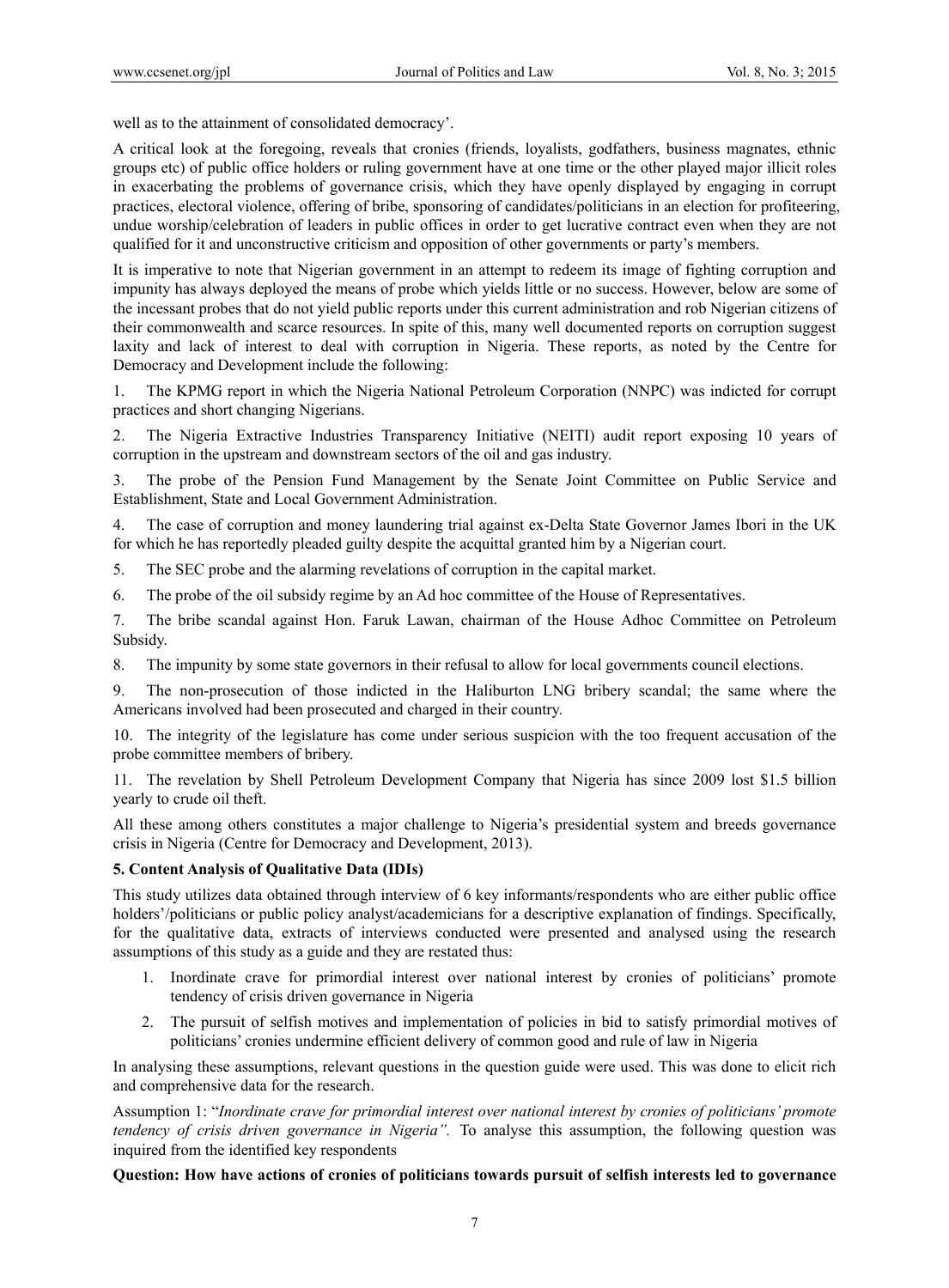**crisis in Nigeria?** The aim of this question was to find out how pursuit of selfish interest over national values by cohorts of politicians has led to governance crisis in the country. For most of the respondents, the urge for self-aggrandisement has been more culpable for crisis prone governance in Nigeria. Almost all of them, if not all, responded in the affirmative that the need to satisfy friends, political godfathers' wishes, loyalist, one's ethnic group have been the cause of continual crisis in governance in Nigeria. On this issue, the response of Mr. Adedayo Ajayi, a public policy analyst in South-West was particularly revealing. For  $\text{him}^1$ 

> Action of godfathers' in terms of sponsoring political godsons in elective positions, party loyalists unending demands on public office holders, biasness of ethnic group in singing praise of corrupt leaders who hails from their ethnic group and award of contract to friends, families and godfathers' of those in positions of power, prevents and limit the money that will be spend on delivery of common good to the populace. It will make leaders steal to satisfy their godfathers, friends and families interests over national values and this has been the cause of bad governance at all levels of government.

In support of this position, Akujioba, a politician in South-Eastern Nigeria, in his attempt to reveal the link between primordial interest and governance crisis in Nigeria contended that<sup>2</sup>:

> The wave of defection in the two leading parties in the country was borne out of chase for selfish motives than national motive by the defectors. Most crisis we see at the National Assembly, particularly the one at the lower legislative house was caused by the selfish interest of lawmakers who defected because of the gains or benefits they hope to enjoy in coming election. The executive arm is not different either in terms of granting selfish interest of cronies or formulating and implementing policies that promote selfish interests of their ethnic groups, godfathers' cronies and party loyalists. For instance, why do you think some of the executive Governors in this region abandoned conducting local government election and replacing the councils with appointed officers who are their cronies and party loyalists? This has definitely be responsible for unabated tendency of governance crisis in the country.

For A. Haruna (IDI, Male, Lecturer, Ahamadu Bello University, 50 years November, 19<sup>th</sup>, 2014), the people who gathered to eat or seek for one help or the other from politicians may not have the will to publicly criticise these politicians when they are caught looting state's treasury because they are both partner in the crime. For him<sup>3</sup>

> High poverty and low education level in Northern Nigeria, has made people to continually make demands on public office holders for help, money, job and contract award. This in turn make these people to close their eyes to corrupt attitude of their friends in position of powers. You know that this action will cause bad governance because there will be no accountability, delivery of efficient service and corruption.

It is important to note that high illiteracy rate and poverty are factors influencing the actions of the cronies of politicians in the North towards the pursuit of selfish interest. And this has had adverse effect on good governance as the people can no longer hold government accountable because they have soiled their hands in the dirty waters of the politicians. This view was further echoed by Danladi Murmur former councillor in Giade Local Government, Bauchi. To him<sup>4</sup>

> People in our villages and towns converge to eat and dinned with the politicians in their houses on the same mat, plate and room. How do you expect such people to question their helper for accountability? They even fight people who criticised their leaders openly and commit criminal offences (such as beating of political opponents, stealing of election materials during election, engaging in riots and other violence on behalf of their leaders all in the name to be amply rewarded by the politicians.

The revelations from the views of key respondents shows that governance crisis is inevitable where there is

8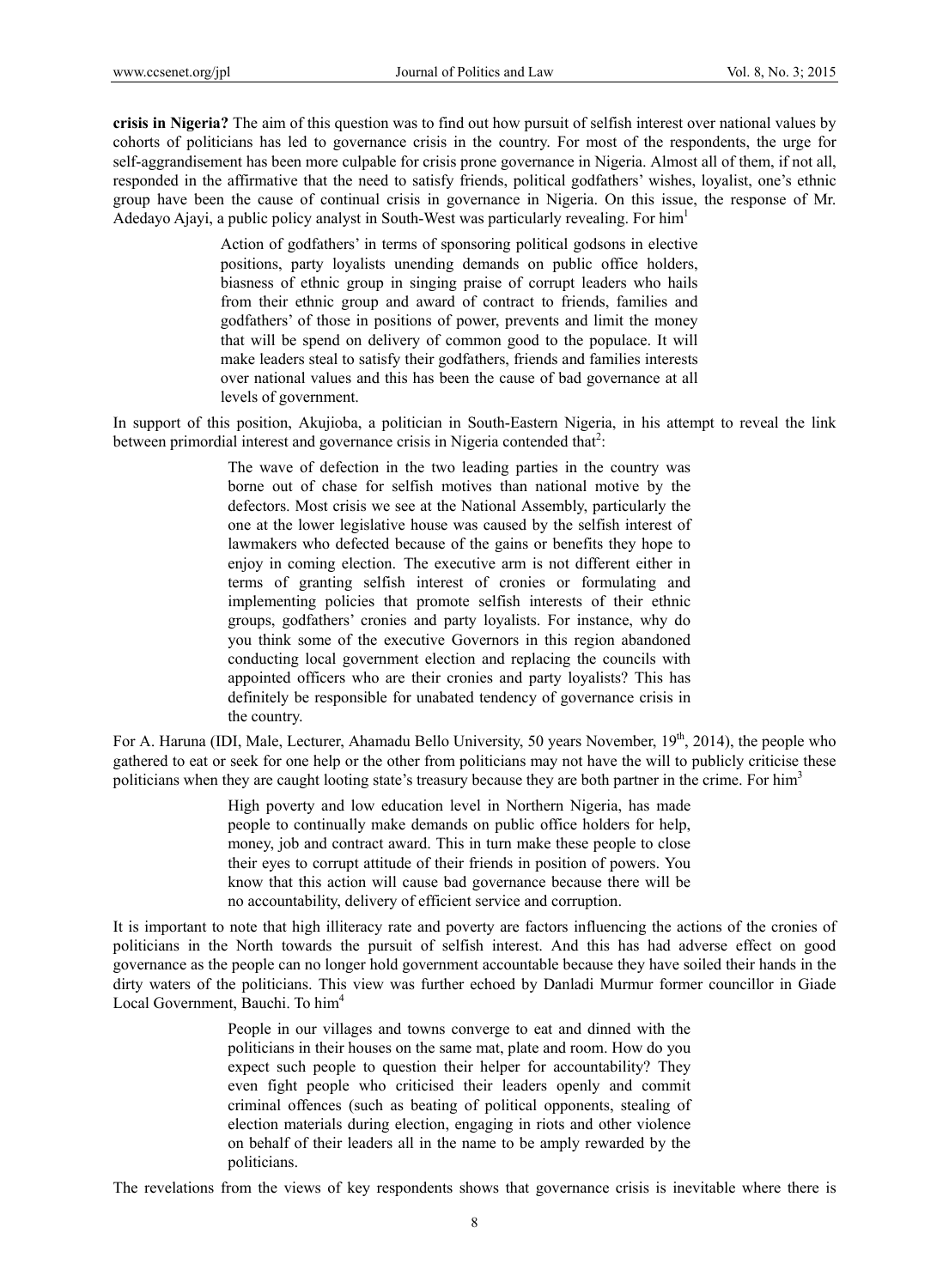inordinate desire for selfish interests by the cronies of politicians. And this governance crisis will eventually manifests in the form of poor accountability, no respect for law, inefficient delivery of common good or service. The words of Mrs. Akahnene Eunice, Women leader in Labour Party, Warri, Delta State sums it up<sup>5</sup>

*In reality, the actions/interest of cronies and friends of politicians to a larger extent determine the policies and programmes of the government. For instance in recent election campaigns across the South-South region, most public office holders and politicians tends to have satisfy and meet some of the demands of their cronies all in the name to get more votes. What do you think will happen if such politician wins the election? Wouldn't he loot public treasury to get back his money? Or will he not continue to appease his cronies by granting their request at the expense of national interest? All these questions are clear evidence that there is bound to be crisis in governance if our elected public office holders continue to grant the wish of their cronies over core national issues.* 

Assumption 2: "*The pursuit of selfish motives and implementation of policies in bid to satisfy primordial motives of politicians' cronies undermine efficient delivery of common good and rule of law in Nigeria".* To analyse this assumption, the following question was inquired from the identified key respondents.

**Question: How can the pursuit of primordial interests or implementation of policies that promotes selfish motives of politicians' cronies affects effective delivery of common good and rule of law?** This question intends to identify if promotion of selfish motives of cronies of politicians through policy formulation affects governance in Nigeria. To some of the key respondents, the cronies of politicians made illicit demands on the politicians than the masses who have elected them into power. The godfathers' of politicians' for instance, even go the extent of pushing for slots for commissioners, special advisers and government appointments in the state. The texts of the following IDIs seem to be in appropriate consonance:

…..The fight between Chris Ngige and Chris Uba in this state was because the Godfather, Chris Uba was making huge demands on Chris Ngige, the then Governor of Anambra State over appointment of commissioners and other vital officers in the state (IDI, Male, Public Policy Analyst, 45 years, Anambra State, November, 19th, 2014).

…Look at the PDP and APC campaigns, the way politicians' thugs and cronies are shooting guns and causing political violence at elections campaign. Lives and properties have been destroyed, even police force has loose some of its officers. These cronies are doing this in pursuit of their selfish motives. In this country, politicians tend to protect the right of their cronies who illicitly fought for their enthronement at the expense of the interests of the masses. This in recent times has been responsible for inefficient service delivery (IDI, Female, Women Leader, 38 years, Kogi State, November, 19th, 2014).

Generally, the problem of governance crisis is caused mainly by corruption, mis-management and the need to protect selfish interests of some group over that of the entire people by leaders or public office holders. Primordial interests breeds corruption, mis-management, looting of public funds in bid to satisfy certain perceived interests. From all the responses gathered, it can be reasonably inferred that governance crisis is a product of mis-management, corruption and looting of public funds. This is because when monies meant for service delivery or distribution of wealth among citizens are diverted to satisfy or meet primordial interests of certain group, crisis in governance is inevitable.

Nevertheless, it has been very glaring that the continual protection of some government officers (Ministers, Special Advisers, Director-Generals and other cronies) who have been found guilty of corruption, looting of public funds and other illicit actions have been responsible for governance crisis in Nigeria. Today, government has lost the trust and support of the people because the present administration in the country seems to be very passive and lukewarm in prosecuting serving ministers and other government functionaries caught with fraudulent practices. The case of Immigration recruitment exercise, where some youths lost their lives in an attempt to secure government job, the case of former minister of Aviation and many others seem to be in consonance with this view. To this end, considering the analysis of data from the key respondents, it can therefore be affirmed that inordinate crave for primordial interest over national interest by cronies of politicians' promote tendency of crisis driven governance in Nigeria and the pursuit of selfish motives and implementation of policies in bid to satisfy primordial motives of politicians' cronies undermine efficient delivery of common good and rule of law in Nigeria.

#### **6. Policy Redress for Primordial Interests and Governance crisis in Nigeria**

The utility of this paper lies in its ability in revealing that primordial interests as contributing factor to governance crisis in Nigeria is not only caused by political leaders, but also by the cohorts of the public office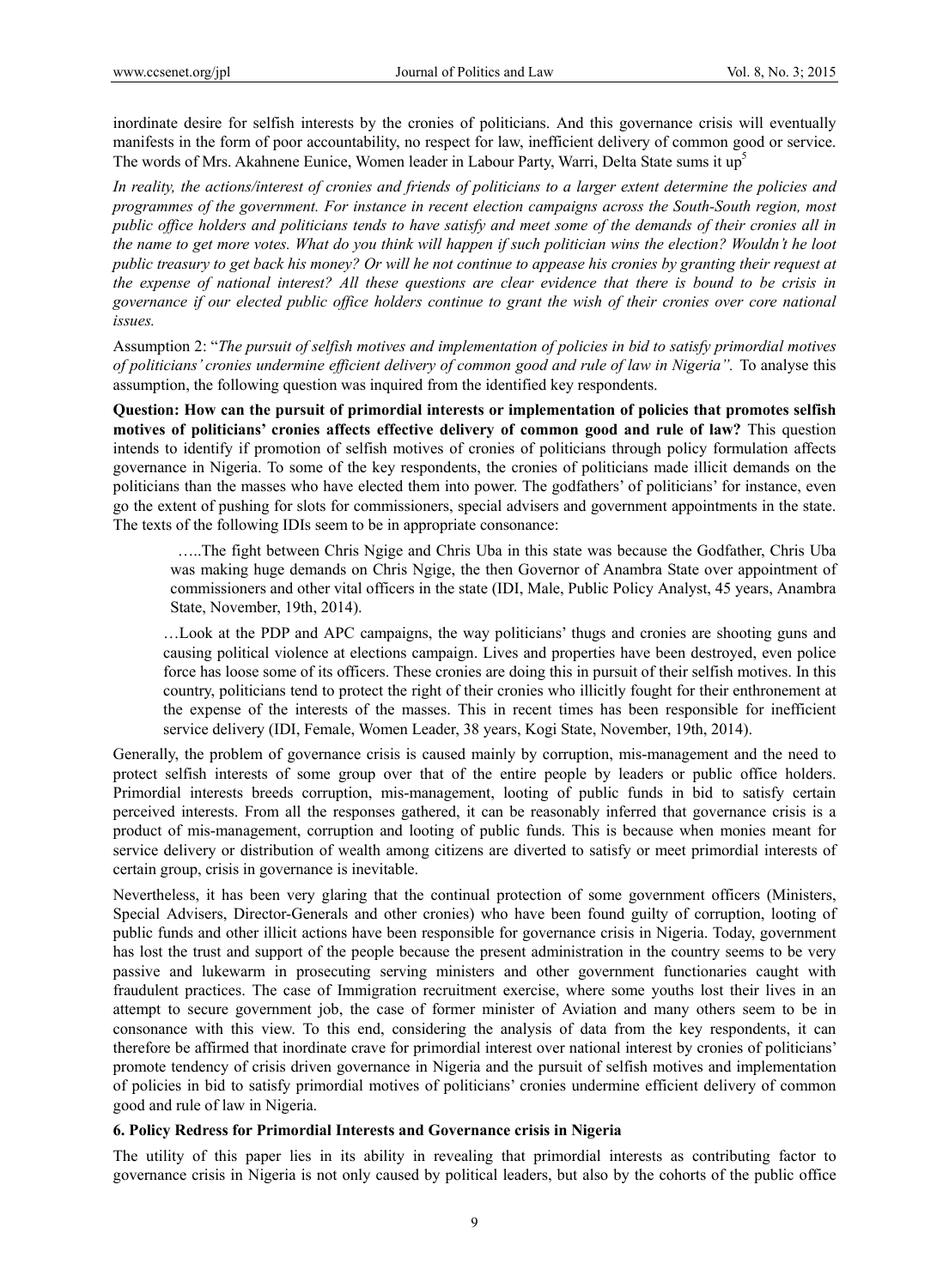holders who unduly exert pressure on the leaders to satisfy their quest over national interests and these leaders in return loots to fulfil the unquenchable urge of their cronies. In addressing the issue of primordial interests and governance crisis, there is the need for selfless leaders who will be really interested in satisfying national interests over selfish aggrandisement. This view was corroborated by Professor Soyinka (cited in Kennedy-Ukaga, 2007: 25) that leadership is about being selfless, and anyone who wants to be a leader must be ready to sacrifice many things for his/her people. This assertion was reinforced by Owolowo (2012), who points out that "a good leader is meant to be the servant of his/her followers, making necessary sacrifices to achieve greater objectives for the common good". Director (2004:3) advocated for good leaders who are ready to make sacrifice and shun primordial value and embrace national value. Hence, in his words:

A committed leader must simply be competent enough to exercise the duties and responsibilities assigned or trusted on him by virtue of his office and position. Consequently, he must at all times uphold the oath of his office and put smiles on the faces of his people and those who trusted him with responsibilities. A true leader does not run away from challenges, just as he is not expected to be selfish and or serve narrow interests.

The views of Soyinka, Owolowo and Director show that good governance depend largely on patriotic and selfless leaders who shuns their personal gains and that of their cronies for national goals or interests. Nigeria needs leaders who will disobey illicit calls from their ethnic group to steal or loot public treasury and control undue pressure from their cronies.

Also, it on record that some Nigerians are found celebrating or welcoming back home leaders that have been indicted of money laundering and misappropriation of public funds. This should be immediately stopped, as this will earn Nigeria no good name in international system. Comparatively, Nigerian people should learn from developed nations on how to deal with corrupt leaders. In developed democracies people don't celebrate and extend warm hands to confirmed corrupt leaders rather they publicly criticised and monitor the prosecution process of these corrupt leaders. Nigerians should borrow this idea and display such, even if the corrupt person is their family member. This will help to reduce the tendency of stealing and looting in public offices, because when a leader knows that he will be openly criticised and his prosecution will be monitor by members of his family, he will not want to be engaged in it, but when he knows that he will even be praised or be welcomed by his ethnic group or friends, he will not only steal to satisfy himself but to also steal to satisfy his cronies quest. This view was aptly supported by Stanislav Andreski (cited in Osoba, 1996: 377), who contends that in order to meet the selfish and unquenchable desires of the rulers (to satisfy the quest of their cronies) for wealth, public resources and common patrimonies are hijacked and privatized, and this often gives rise to what calls "institutionalized robbery of the state by its very custodians". In bid to address this issue of primordial interests and governance crisis, there is need for the Nigerian people to shun their habitual way of unduly celebrating and shielding corrupt politicians from prosecution or punishment.

Furthermore, there should be critical review of immunity clause in the constitution that exempt serving politicians from prosecution. In Nigeria, most leaders and politicians uses the immunity clause to loot and arbitrarily dispensed state treasury to quench primordial interests of their cronies and themselves. This definitely, has been the bane of governance crisis in the country. This is because these corrupt politicians would have amass huge wealth and be super rich to buy their way to freedom after their tenure in office. For instance, how many of the politicians indicted of corrupt offences while in office are prosecuted after leaving office? Even when they are prosecuted, they are not really sentenced or punished for such offences, observations have shown that such prosecution are for "eye-service" for people to believe that government is working, when in the actual sense they are being lenient to these corrupt leaders.

Finally, government should cut the outrageous cost of governance at all levels of governments. The paper contends that monies and other luxuries those in positions of governance amass is the real cause of governance crisis in Nigeria. Corroborating this view Fakoya (2012), reported that operators of the Nigerian state always make huge budgetary allocations to fund their comfort and luxury. To this end, government should show exemplary life by cutting their excesses in terms of cost of governance at all levels of government, leaders and politicians on the other hand, should let their people (cronies) know that governance is meant to serve the people and not selfish interests of themselves and their cronies. Again, politicians' cronies (ethnic groups, friends, godfathers, party loyalist and family members) should understand that even if their son or friend is the President, Governor or Chairman of Local Government, he is to serve the overall interests of the country and not their own alone. They should equally learn to shun undue celebration of their leaders when they are found guilty of corrupt offences and they should place higher priority on national interests over their ethnic divide or selfish interests.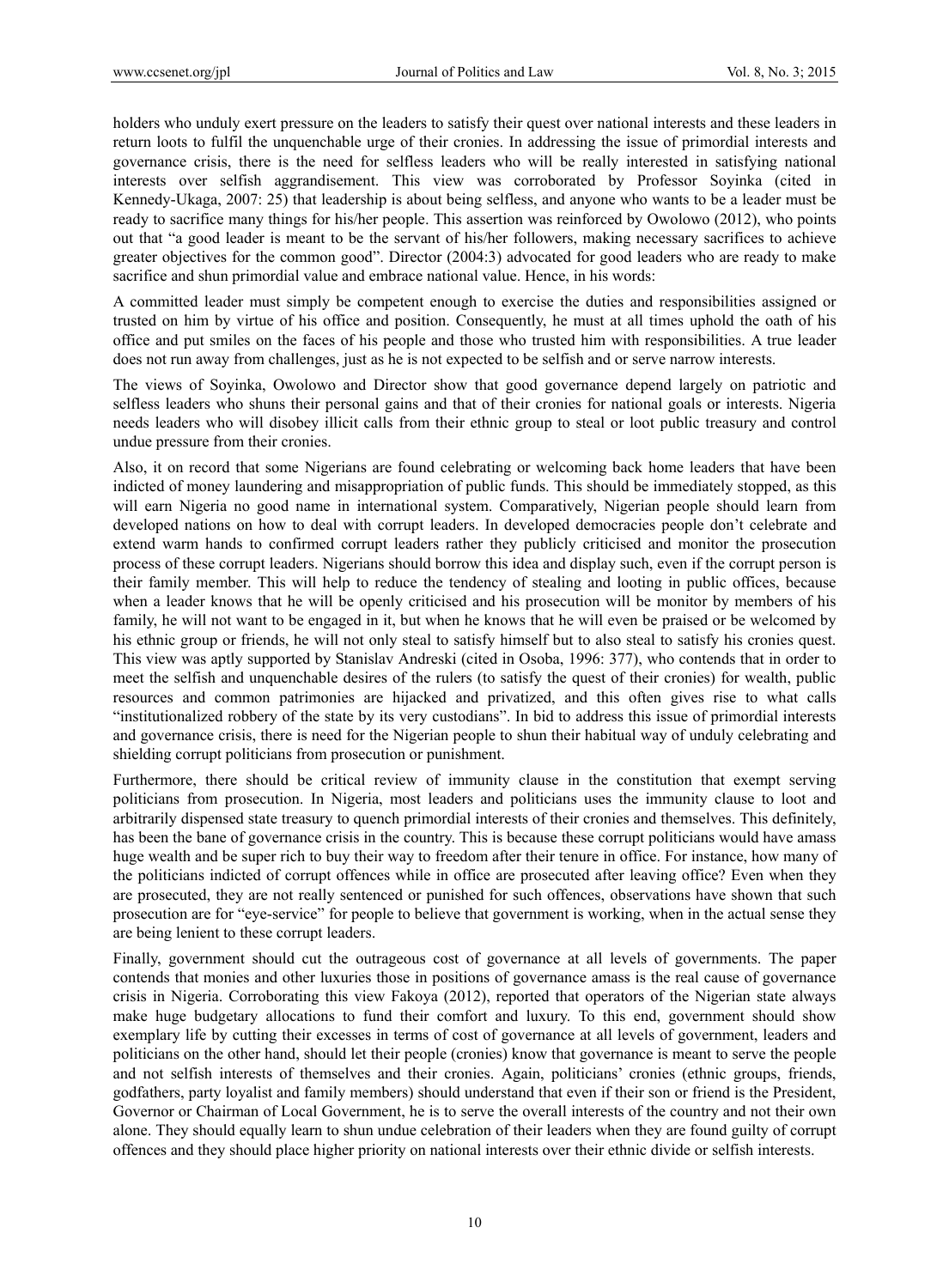#### **7. Conclusion**

The point has to be made that most of the case of bad governance or governance crisis being experienced in the country are caused not only by leaders but by their cronies who perpetually lure or pressurise leaders to steal and misappropriate public funds in order to satisfy their primordial motives. Analyses of data from key informants in this study confirms that the urge to satisfy the unending selfish interests of the cronies of politicians have been responsible for incessant governance crisis in the country. Corroborating this view was Adekanye (2005), who contends that primordial interests takes the form of some arrangement for power transfer early period of the fourth republic, negotiated by cartels of elite group interests, be they ethnic, social-class based or both. This view was supported by Yagboyaju (2010), who reiterated that Nigeria is largely underdeveloped and confronted by the perennial governance crisis because up till the fourth republic, state offices and public institutions are still exploited as instruments of private accumulation for public officials, their acolytes, kin groups and other vested interests. However, Yagboyaju (2010), argued that the reason why Nigeria is faced with governance crisis in both military and civilian administration is because of absence of a virile private sector or alternative opportunities for material acquisition and social actualisation.

From the foregoing, it is obvious that Nigeria has been very unlucky in terms of the quality of leaders and their supporters who have caused more pains to Nigeria in terms of electoral violence, riots and undue celebration of corrupt leaders. We agree with the view that in Nigeria, leadership is not about service to the people but exploitation of national wealth; to the benefit of few and not the masses. This accounts for why there have been repeatedly poor service delivery of public good, poverty and inequality in spite of numerous endowment of natural resources in Nigeria. All of these according to Diamond (1995), deepened and even took a praetorian character during the long period of military rule in the mid-1980s and up to the late 1990s. The poor masses still live like animals, roaming the jungle in herds, feeding from garbage dumps, drinking from infested springs and sleeping under bridges; and what is clear from Nigeria's historical experience is that a few individuals have arbitrarily tried to animalize the majority, thereby losing their own humanity and rationality in the process (Nwankwo, 1989: 118-119).

The paper brings to notice, that if our leaders and their cronies jettisons their primordial interests for national interests, there will be just delivery of public good to the people, accountability and participation of more people in politics. This will in the long run reduce governance crisis and deepen the country's democracy. Corroborating this view, Yagboyaju (2010), contends that many of the important national events, particularly the general election in 2015, are the parameters that will determine how well Nigeria fared, in terms of management of the governance crisis, under the Jonathan administration.

#### **References**

- Abbah, T., Abdulhamid, Y., Idris, A., Hassan, T. A., Ekundayo, K., & Ogunwale, K. (2012, July 22). Oteh: One Woman, Many Adversaries. *Sunday Trust.* Retrieved March 16, 2014, from http://www.sundaytrust.com.ng/index.php/11902-oteh-one-woman-many-adversaries
- Africa Leadership Forum. (2000). Political parties and good governance in Nigeria. Dialogue 34, 7-9<sup>th</sup> April, Ota Nigeria.
- Amuwo, K. (2005). The Peripheral State: Critical Perspectives on the Structure and Role of the Public Bureaucracy. *J. Dev. Altern. Area Stud., 24*(3-4), 119-130.
- Centre for Democracy and Development. (2013). *Corruption and Impunity in Nigeria is a major Problem: A response to Mr. President Good luck Jonathan by anti-corruption groups*. Retrieved March 22, 2014, from http://cddwestafrica.org/index.php/en/news/159-corruption-and-impunity.htm
- Diamond, L. (1995). Nigeria: The Uncivic Society and the Descent into Praetorianism. In Diamond, Linz, & Lipset (Eds.), *Politics in Developing Countries*. Boulder, Cororado: Lynne Rienner Publishers.
- Director, O. (2004). How Not To Be A Leader. *Insider*, March 22.
- Dobel, J. P. (1978). The Corruption of a State. *The American Political Science Review, 72*(3), 958-973. http://dx.doi.org/10.2307/1955114
- Dommen, E. (1997). Paradigms of Governance and Exclusion. *Journal of Modern African Studies, 35*, 3. http://dx.doi.org/10.1017/S0022278X97002528
- Duke, J. E. (2011). Community Governance and Conflict Resolution as Tools for Managing Development in the Niger Delta Region of Nigeria. *International Journal of Business and Commerce, 1*(1), 18-31.
- Eyinla, B. (2000). The Political transition and the Future democracy in Nigeria. *Political science review*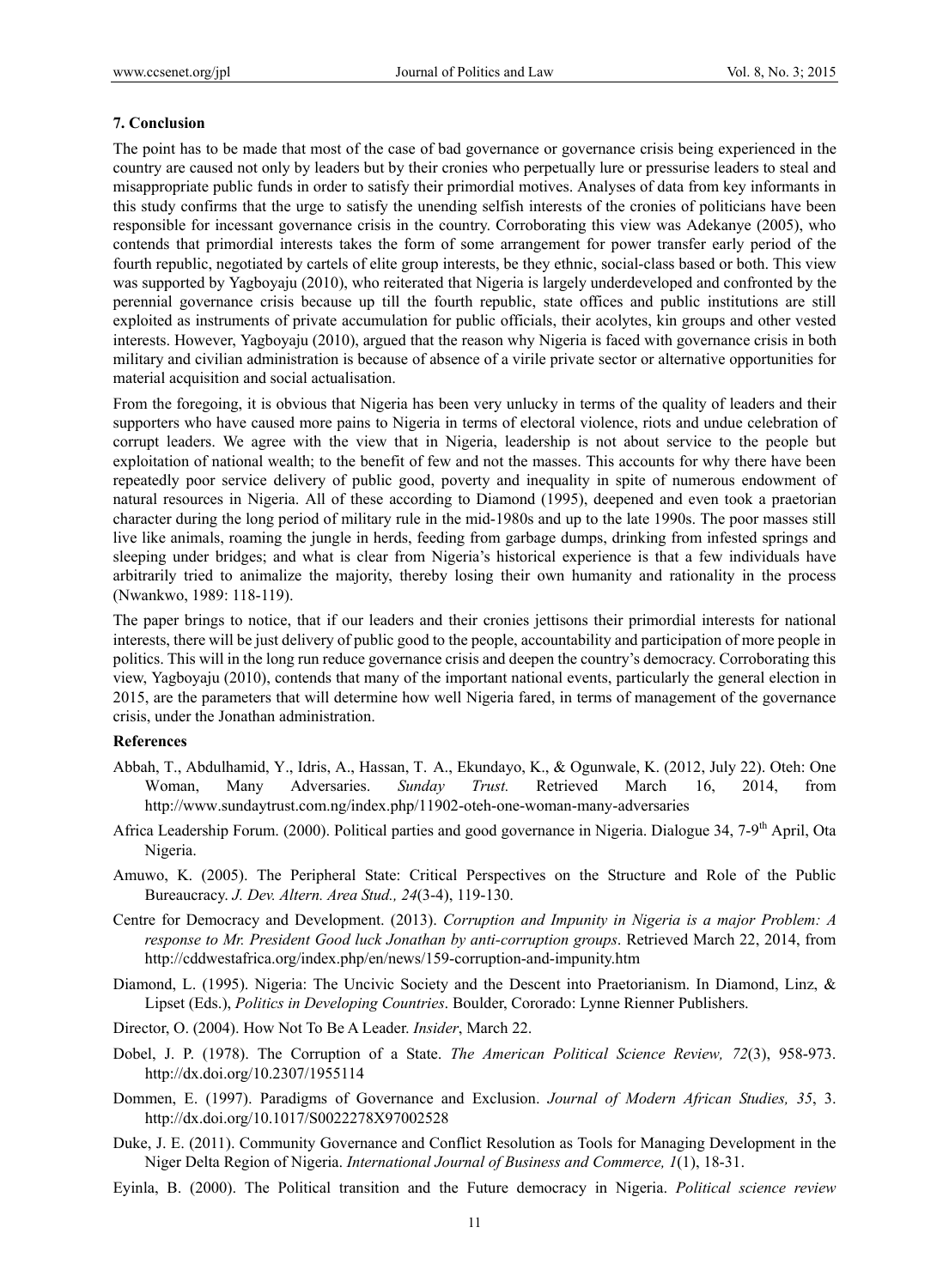d*evelopment studies, 1*(6), 37.

- Fabgbadebo, O., Agunyai, S. C., & Odeyemi, T. I. (2014). *A reflection on political parties as institutions of good governance: Views from Nigeria's presidential system.* Being a paper presented at the International Conference on Governance, Peace and Security in Africa, Ambrose Alli University, Ekpoma, Nigeria April 29-30, 2014.
- Fakoya, O. (2012). *The Town Crier Seven Kings, Seven Seasons.* Retrieved June 7, 2014, from http://www.saharareports.com
- Fjeldstad, O., & Isaksen, J. (2008). *Anti-corruption Reforms: Challenges, Effects and Limits of World Bank Support*. Background Paper to Public Sector Reform: What Works and Why? An IEGE valuation of World Bank Support.
- Inokoba, P., & Kumokor, I. (2012). Electoral Crisis, Governance and Democratic Consolidation in Nigeria. *Journal of Social Science, 27*(2), 139-148.
- Joseph, R. A. (1991). *Democracy and Prebendal Politics in Nigeria: The Rise and fall of the Second Republic.*  Ibadan, Nigeria: Spectrum Books Ltd.
- Joseph, R. A. (1999). Nigeria and the Challenge of Leadership. *Tell,* July 5.
- Joshua, S. (2013). Democracy and Violent Conflicts in Nigeria: Implications for National Development. *An International Multidisciplinary Journal, 7*(3), 324-339. http://dx.doi.org/10.4314/afrrev.v7i3.23
- Kennedy-Ukaga, N. (2007). *A Leader Should be Selfless.* An interview granted by Professor Wole Soyinka to Sunday Sun, March 18.
- Maier, K. (2000). *This House Has Fallen: Nigeria in Crisis*. London: Penguin Books Ltd.
- Nnamani, D. O., & IIoh, J. O. (2014). Good Governance and National Value: Where Does Nigeria Stand at 53? *International Journal of Democratic and Development Studies, 2*(1), 26-35.
- Nnoli, O. (1978). *Ethnic Politics in Nigeria.* Enugu: Fourth Dimension Publishers.
- Nnonyelu, N. A. (2013). Governance Failure, Poverty and Ethno-Sectarian Conflicts in Nigeria: Implications for Sustainable Development. *Journal of Sustainable Development in Africa, 15*(4), 1-17.
- Nwakwo, A. (1989). *Before I Die*. Enugu, Nigeria: Fourth Dimension Publishing Co. Ltd.
- Nye, J. S. (1967). Corruption and Political Development: A Cost-Benefit Analysis. *American Political Science Review, LXI*(2), 417-427. http://dx.doi.org/10.2307/1953254
- Obayelu, A. E. (2007). *Effects of Corruption and Economic Reforms on Economic Growth and Development: Lessons from Nigeria*. Submitted For 2007 African Economic Conference.
- Ogundiya, I. S. (2009). Political Corruption in Nigeria: Theoretical Perspectives and Some Explanations. *Anthropologist, 11*(4), 281-292.
- Ogundiya, I. S. (2010). Corruption: The bane of democratic stability in Nigeria. *Current Research Journal of Social Sciences, 2*(4), 233-241.
- Ojo, E. (2010). A survey of Ethno-Religious Crisis and Its Implications for Nigeria's Nascent Democracy. *Journal of Sustainable Development in Africa, 12*(2), 182-198.
- Oladipo, K. (2013). *Being Slow or Being Clueless?* Retrieved July 9, 2014, from http://www.saharareporters.com
- Ologbenla, D. (2010). Leadership, Governance and Corruption in Nigeria. *Journal of Sustainable Development in Africa, 9*(3), 97-118.
- Oni, S. O. (2013). *Legislature-Executive Relations in the Presidential System: A Study of Lagos and Ogun States, Nigeria, 1999-2011*. A Ph.D. Thesis Submitted to the Department of Political Science and International Relations, School of Social Sciences, College of Development Studies, Covenant University, Ota, Nigeria.
- Osaghae, E. (2001). Ethnic Mapping Project: A Concept. In Osaghae (Ed.), *Ethnic group and conflict in Nigeria* (Vol. 1). Ibadan PEFS.
- Osaghae, E. E. (1994). *Trends in Migrant Political Organisation in Nigeria: The Igbo in Kano.* Ibadan: French Institute for Research in Africa, University of Ibadan press.
- Osimen, G. U., Balogun, A., & Adenegan, T. S. (2013). Ethnicity and Identity Crisis: Challenge to National Integration in Nigerian. *IOSR Journal of Humanities and Social Science, 16*(4), 79-86.